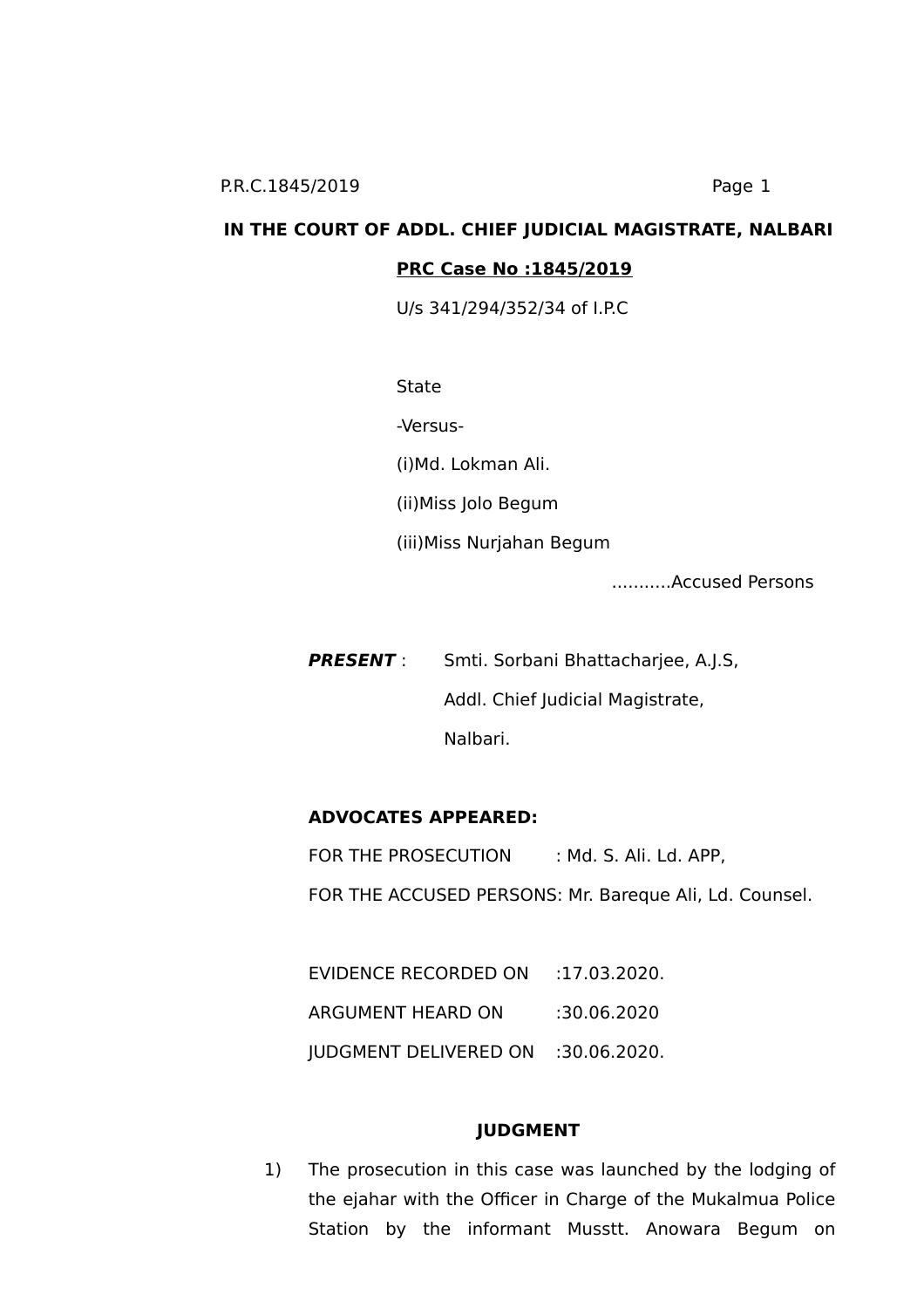03.10.2019 against the accused persons namely Md. Lokman Ali, Musstt. Jolo Begum and Musstt. Nurjahan Begum, to the effect that prior to about six months of the incident the husband of the informant namely Md. Saddam Ali eloped with the daughter of accused Lokman Ali namely Miss Baseron Begum. On 03.10.2019 at about 11:30 a.m the accused persons abused the informant and when she asked about the reason then all the accused persons wrongfully restrained her on the road and assaulted her after dragging her to the house of one Jeherul Ali. Accused Musstt. Jolo Begum dragged her and threw her in the nearby pond. Her children and neighbours raised hue and cry and then Md. Jeherul Ali rescured her. Hence the case.

- 2) The Officer-in-charge, Mukalmua Police Station on receipt of the ejahar registered the same as Mukalmua P.S Case No. 480/19 u/s 294/341/323/34 of I.P.C and started investigation. After completion of the investigation the concerned I.O submitted charge sheet against the accused persons namely Md. Lokman Ali, Musstt. Jolo Begum and Musstt. Nurjahan Begum u/s 294/341/323/34 of IPC.
- 3) In due course the accused persons appeared before the Court and the copies of relevant documents were furnished to them as per section 207 of CrPC. Having found a prima facie case against the accused persons, the particulars of offences u/s 294/341/323/34 of IPC were read over and explained to them to which they pleaded not guilty and claimed to be tried.
- 4) The prosecution in support of its case examined the informant as sole witness. As per the submission of Ld. Assistant Public Prosecutor, further evidence of prosecution side was closed. As there is no intriminating materials against the accused persons, hence recording of their statement u/s 313 of the Code of Criminal Procedure was dispensed with. Defence side examined no witnesses. I have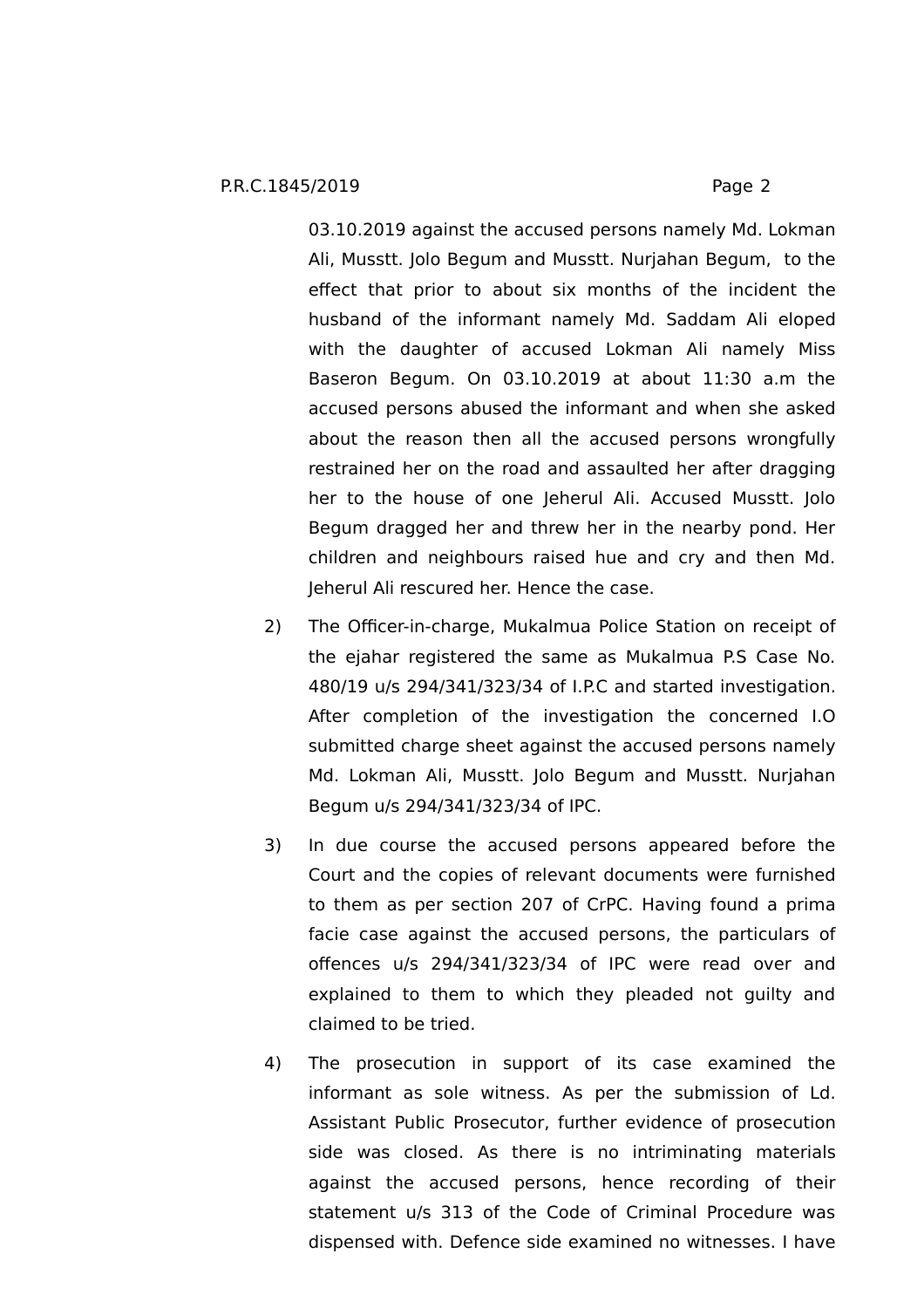heard the arguments advanced by the Ld. counsels for both sides.

# **5) POINTS FOR DETERMINATION:-**

- i. Whether the accused persons, on 03.10.2019 at about 11:30 a.m in the morning at village No.4 Bortola under Mukalmua P.S., in furtherance of their common intention wrongfully restrained Musstt. Anowara Begum in which direction she has every right to proceed and thereby committed the offence under section 341/34 of IPC?
- ii. Whether the accused persons, on the same day, time and place in furtherance of their common intention used obscene words in public place against the informant to the annoyance of others and thereby committed the offence under section 294/34 of IPC ?
	- iii. Whether the accused persons, on the same day, time and place in furtherance of their common intention used criminal force against the informant without any grave and sudden provocation by the informant and thereby committed the offence under section 352/34 of IPC ?

# **DISCUSSION, DECISION AND REASONS THERE OF:**

6) For the sake of convenience all the points are taken up together for discussion. In this case prosecution examined only the informant-cum victim of this case as PW1. The evidence of PW1 Musstt. Anowara Begum reveals that due to some misunderstanding she lodged this case against the accused persons and now the matter has been amicably settled between both the parties. Now they have no dispute between them and she has no grievance if the accused persons are acquitted in this case. She exhibited the ejahar as Ext.1 and her signature in it as Ext.1(1). Prosecution has failed to examine any other witness in this case. The informant who is the sole witness of this case has not supported the prosecution case. Her evidence is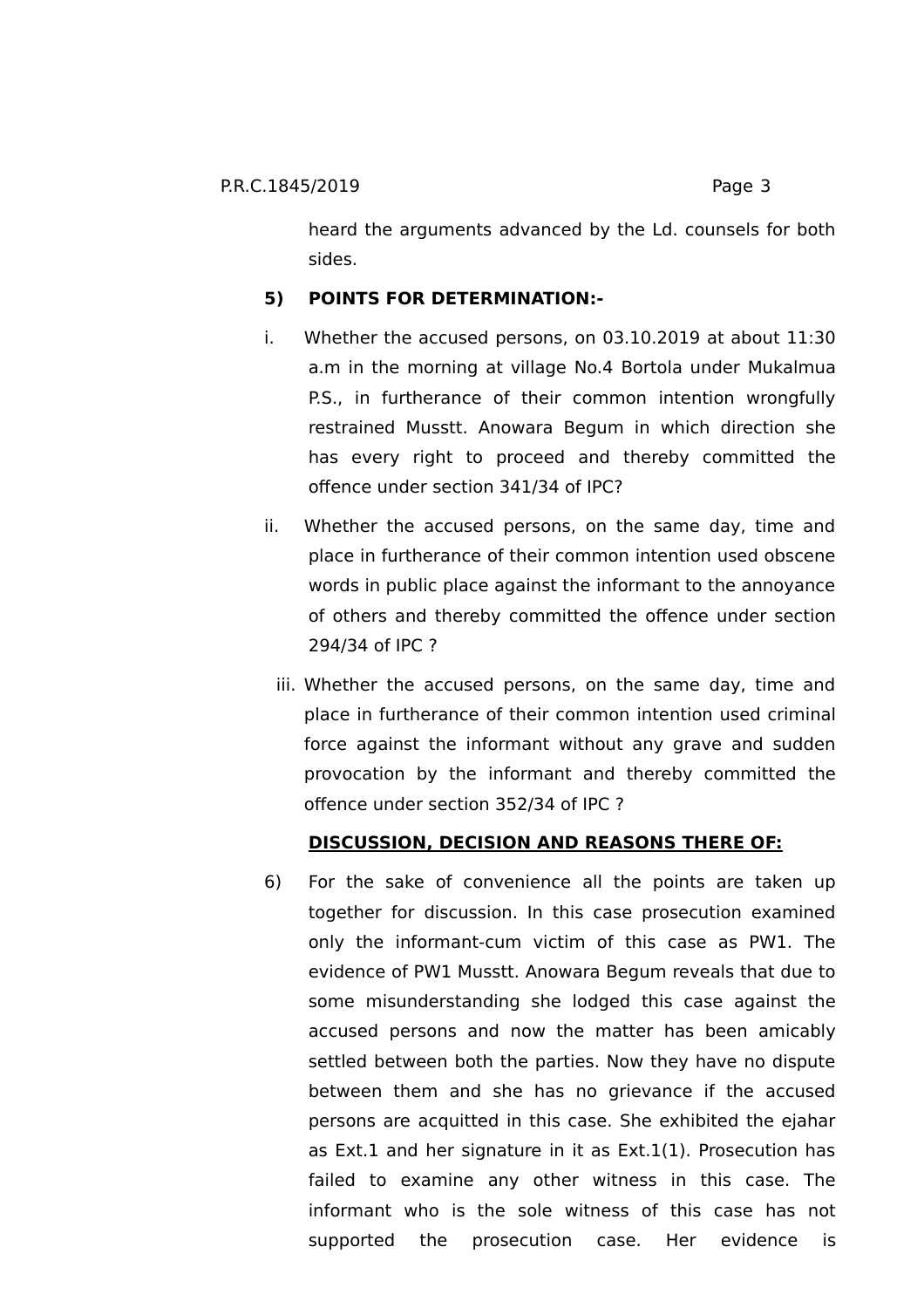inconsistence with the ejahar lodged by her. Informant has not incriminated the accused persons of any offences. Situated thus, the accused persons cannot be hold guilty in this case as there is no iota of evidence against the accused persons. Prosecution has failed to prove the offences u/s 341/294/352/34 of IPC against the accused persons beyond all reasonable doubt.

7) Accordingly, the accused persons namely Md. Lokman Ali, Musstt. Jolo Begum and Musstt. Nurjahan Begum are acquitted of the offences u/s 341/294/352/34 of I.P.C and they are set at liberty forthwith. The bail bonds of the accused persons and their surety shall remain in force for a period of 6 (six) months from today as per amended CrPC.

**Given under my hand and seal of this court on this 30th day of June, 2020 in the virtual court.** 

> Smti. Sorbani Bhattacharjee, A.J.S, (Addl. Chief Judicial Magistrate), Nalbari.